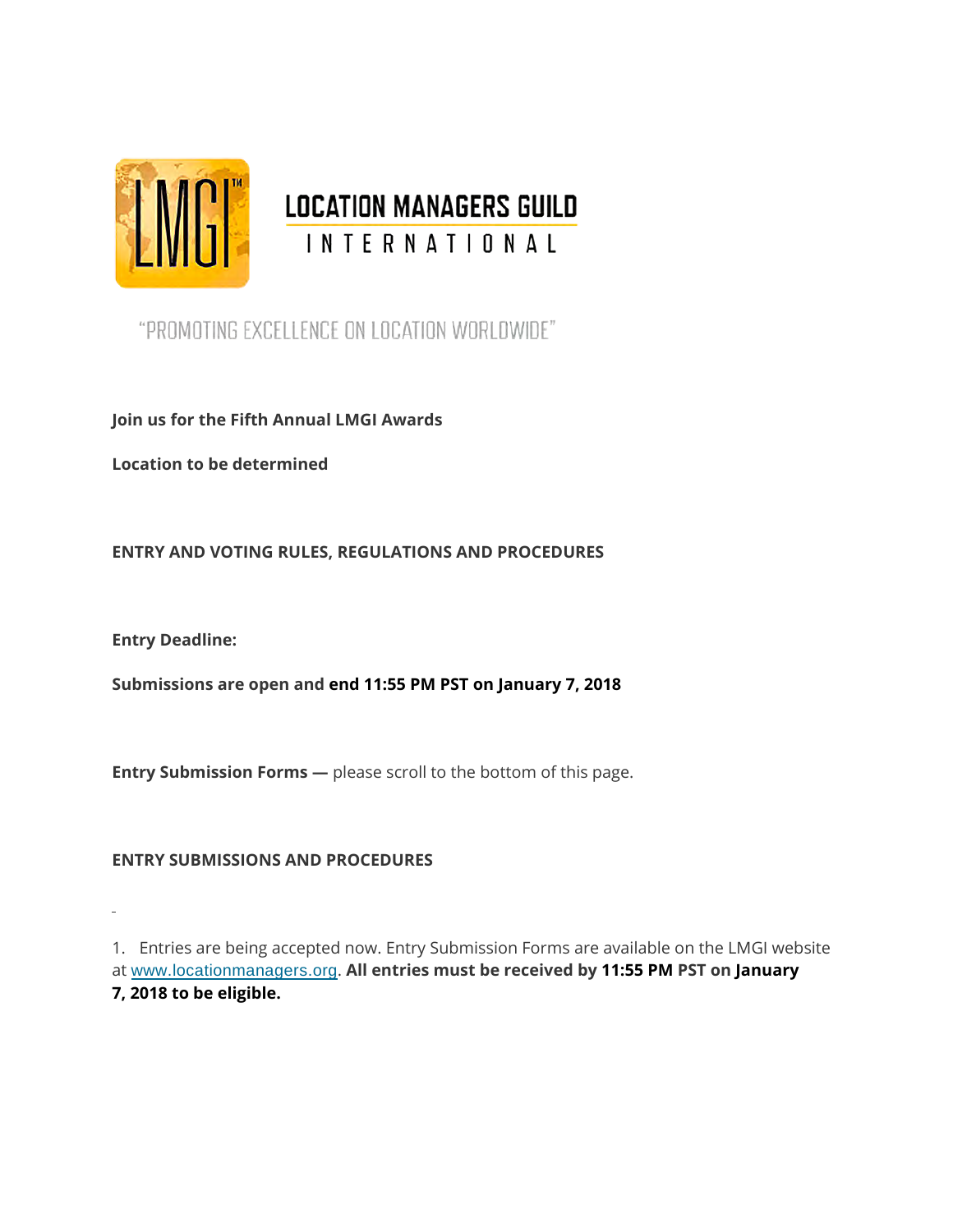2. Correct and complete entry information is the responsibility of the person(s) or company submitting the entry Submission Form (the "entrant"). The LMGI is not liable for incorrect ballot or crew listings that are the result of incorrect or incomplete information on the entry forms.

3. If an entry is submitted in the wrong category or with erroneous information by the entrant, and the error is not discovered until the ballot reaches the voters, it will be disqualified. If the LMGI makes an error or provides erroneous information on the ballot, a correction notification will be issued.

4. Final approval of category placement and eligibility shall be determined by the LMGI Awards Committee.

5. Submissions will be accepted from all LMGI members, as well as film commissions, location professionals, industry members and vendors, studios, and production companies.

#### **ELIGIBILITY**

If there are 3 or fewer qualifying works submitted in a category other than the Honorary Awards, the Board of Directors may elect not to give an award in that category for the current year.

## **Feature Film – Eligibility:**

**First released between January 1 and December 31, 2017**; over 40 minutes in length, commercial theatrical run by December 31, 2017. At least 65% of film must be shot on location (including  $2<sup>nd</sup>$  Unit and VFX units if applicable) Feature films for any country are eligible as long as they satisfy the requirements of all applicable rules. International films should have English subtitles.

#### **Television Program Eligibility:**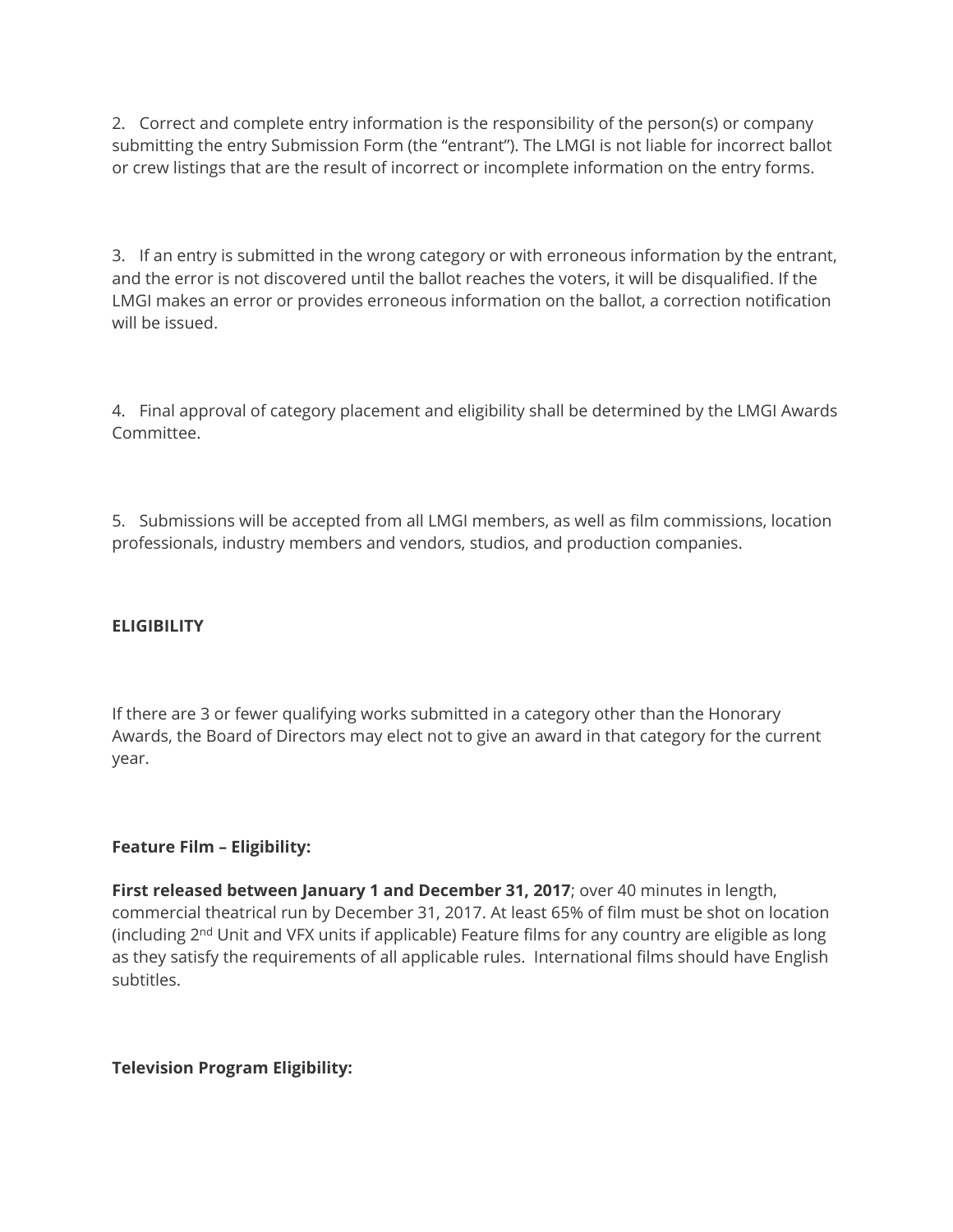Initial broadcast between January 1 and December 31, 2017. At least 60% of series must be filmed on location.

#### **Commercial Eligibility:**

Initial broadcast between January 1 and December 31, 2017. At least 75% must be filmed on location.

## **CATEGORY DEFINITIONS AND ELIGIBILITY**

#### 1. **Outstanding Locations in a Contemporary Film**

For a theatrically released feature length live action motion picture. Location Manager and/or Location Scout Nomination.

## 2. **Outstanding Locations in a Period Film**

For a theatrically released feature length live action motion picture. The film must portray a time period at least 20 years prior or at least 10 years after the present awards year. Location Manager and/or Location Scout Nomination.

#### 3. **Outstanding Locations in a Contemporary TV Series or MOW.**

Location Manager and/or Location Scout Nomination.

## 4.**Outstanding Locations in a Period TV Series or MOW**.

The series or MOW must portray a time period at least 20 years prior or at least 10 years after the present awards year. Location Manager and/or Location Scout Nomination.

#### 5. **Outstanding Locations in a Commercial**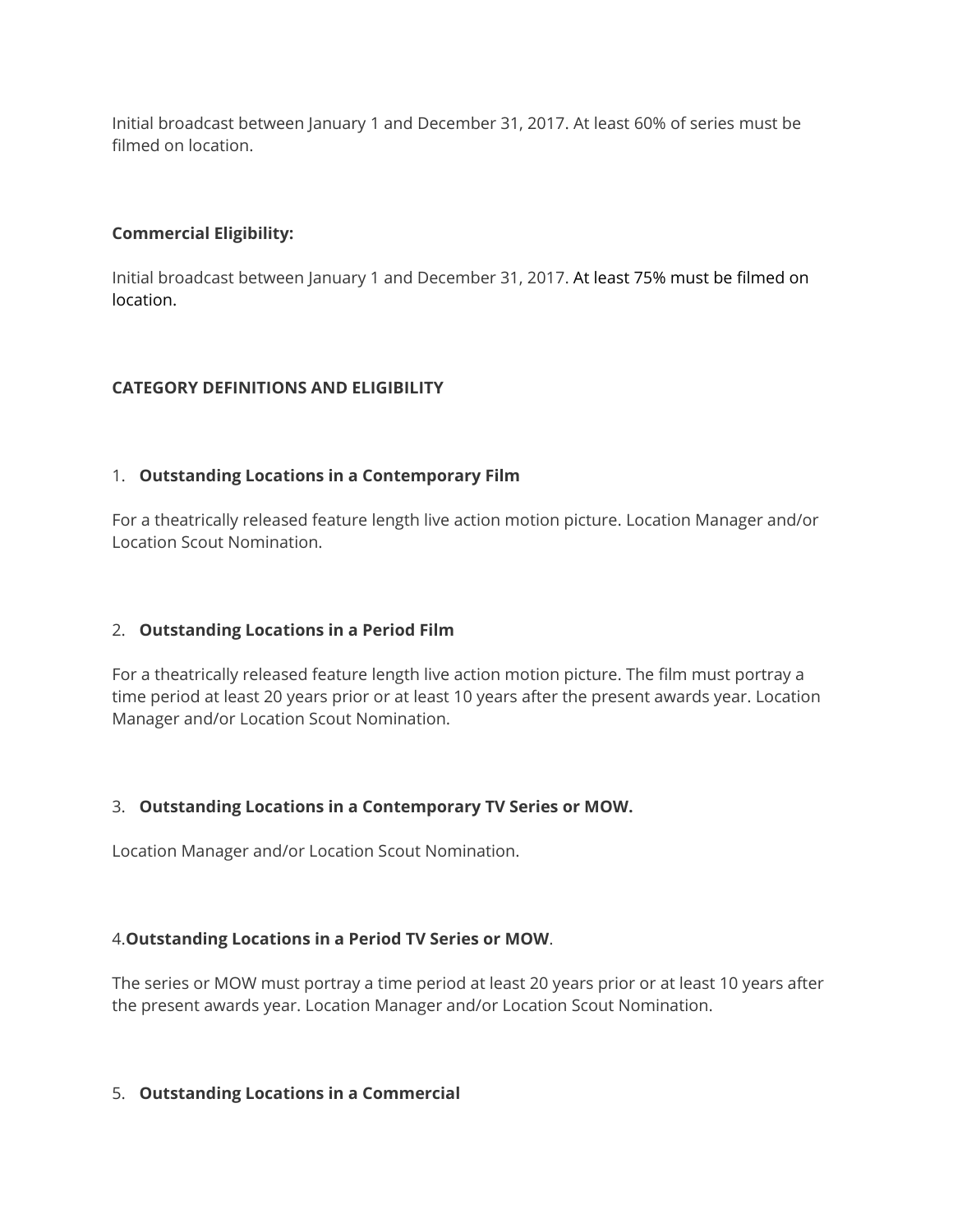For a single advertising spot with a minimum length of 30 seconds. Location Manager and/or Location Scout Nomination.

6. 6. **Outstanding Film Commission/Office (local, national or international)** For exemplary work performed above and beyond the usual service provided to location professionals on a specific feature film, television series or commercial.

Each entry is eligible in only one (1) category. Final approval of a category placement and eligibility shall be determined by the LMGI Awards Committee.

A feature film, television program or commercial (collectively, "entry") that had eligibility in a prior year cannot be re-introduced into eligibly in the current awards year, even though it may have been modified with new footage.

# **LOCATION PROFESSIONAL QUALIFICATIONS AND ELIGIBILTY**

A maximum of 2 location professionals shall be eligible for nomination for each nominated Entry, unless the Awards Committee deems otherwise.

Eligibility for all nominations and awards shall be determined by screen credits or as certified to the LMGI by the producing companies, but final credit determination and nomination eligibility in any event shall be made by the LMGI. No producers or other person may alter an individual's screen credit in order to qualify the individual for Award eligibility. The LMGI reserves the right to make its own determination of credit for purposes of award consideration. In the event of a credit dispute, the nomination eligibility for the LMGI Awards shall be determined by the LMGI Awards Committee whose decision will be final. Additionally, the LMGI reserves the right to declare any entry in dispute as ineligible or alternatively to list credits as being in controversy and withhold any award until the dispute is settled.

## **NOMINATIONS – VOTING AND PROCEDURES**

1. **Nomination Ballots will be available for online voting to all LMGI Active and Emeritus Members at the end of January, 2018.**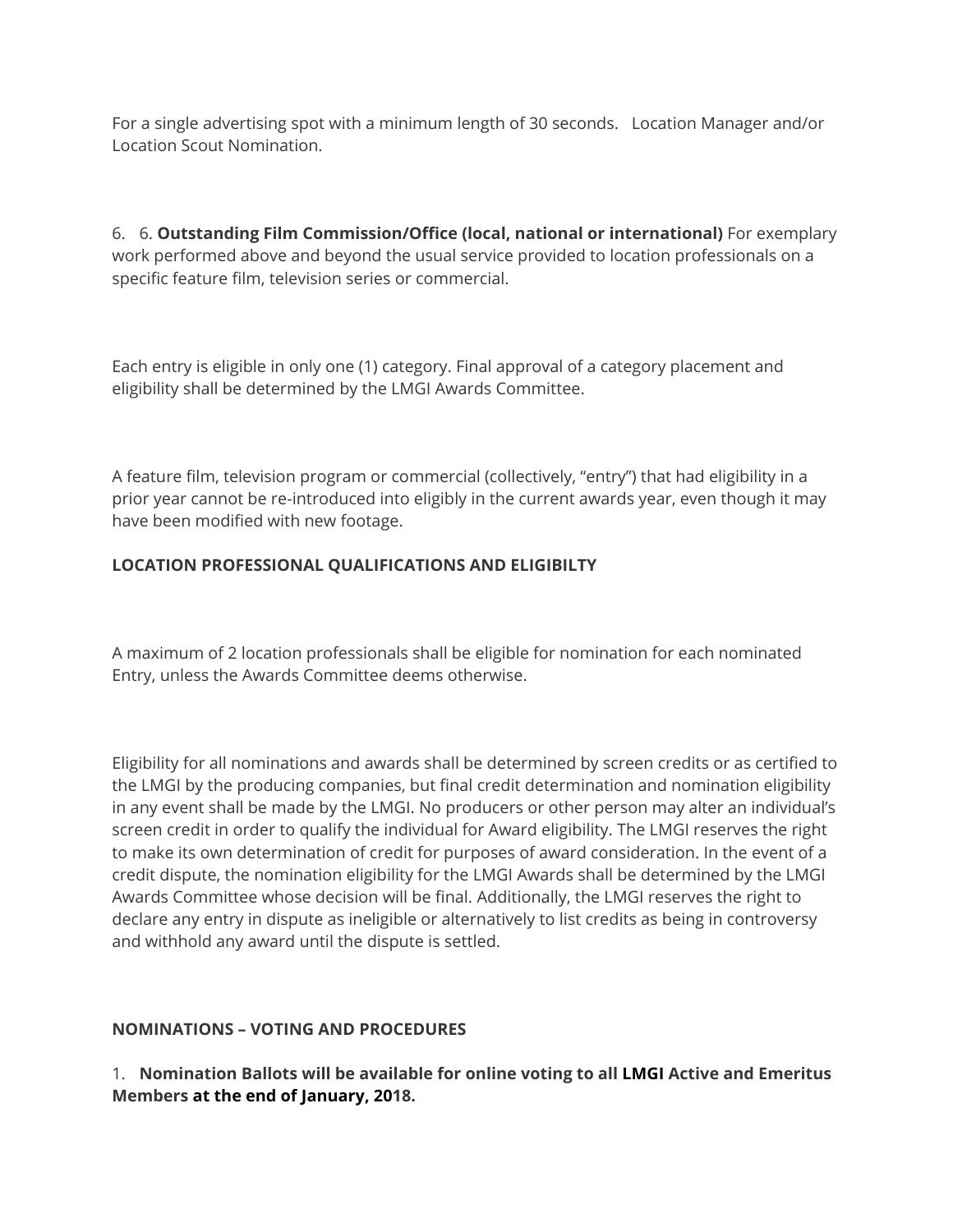2. LMGI Active and Emeritus (Retired) Members will be allowed to vote for five entries in each category. The five entries with the highest number of votes will be the final nominees. In the event of a tie for  $5<sup>th</sup>$  place in any category, there may be more than five nominees in that category. No one entry may be listed on the ballot more than once. If any entry is listed more than once, the entire ballot will be disqualified.

3. No write-in votes on the Nominations Ballot will be permitted.

# 4. **Nomination Ballot Voting will end 11:55 pm PST in mid-February, 2018.**

# 5. **Final Nominees in each category will be announced shortly after the close of voting.**

6. In the event that the LMGI declares a nominated entry ineligible, it shall not be replaced and the category will remain with one fewer nominee. However, if a disqualification or ineligibly of nominees results in there being fewer than 3 qualifying works in that category, the LMGI Board of Directors may vote no award be given in that category for the current year.

7. Nominated achievements may be withdrawn for nomination only by agreement of all members of the nominated crew. Individual nominees on a crew may withdrawal themselves, but the entry's nomination will stand as long as one crew member remains.

8. Any appeals or petitions must be submitted to the LMGI office in writing within five calendar days of the announcement of nominations. After this time, no appeals or petitions may be made. Decisions regarding any and all appeals and petitions will be made by the LMGI Awards Committee whose decision will be final.

9. The entrant of each nominated entry shall submit a DVD clip from their entry no later than 10 days following the announcement of the nominations. **By submitting the clip for the LMGI Awards consideration, each entrant warrants that he/she/it has obtained the necessary permission from the holder(s)of the copyrights in the nominated entry to allow the LMGI a non-exclusive license to choose excerpts from the submitted clip, to incorporate the**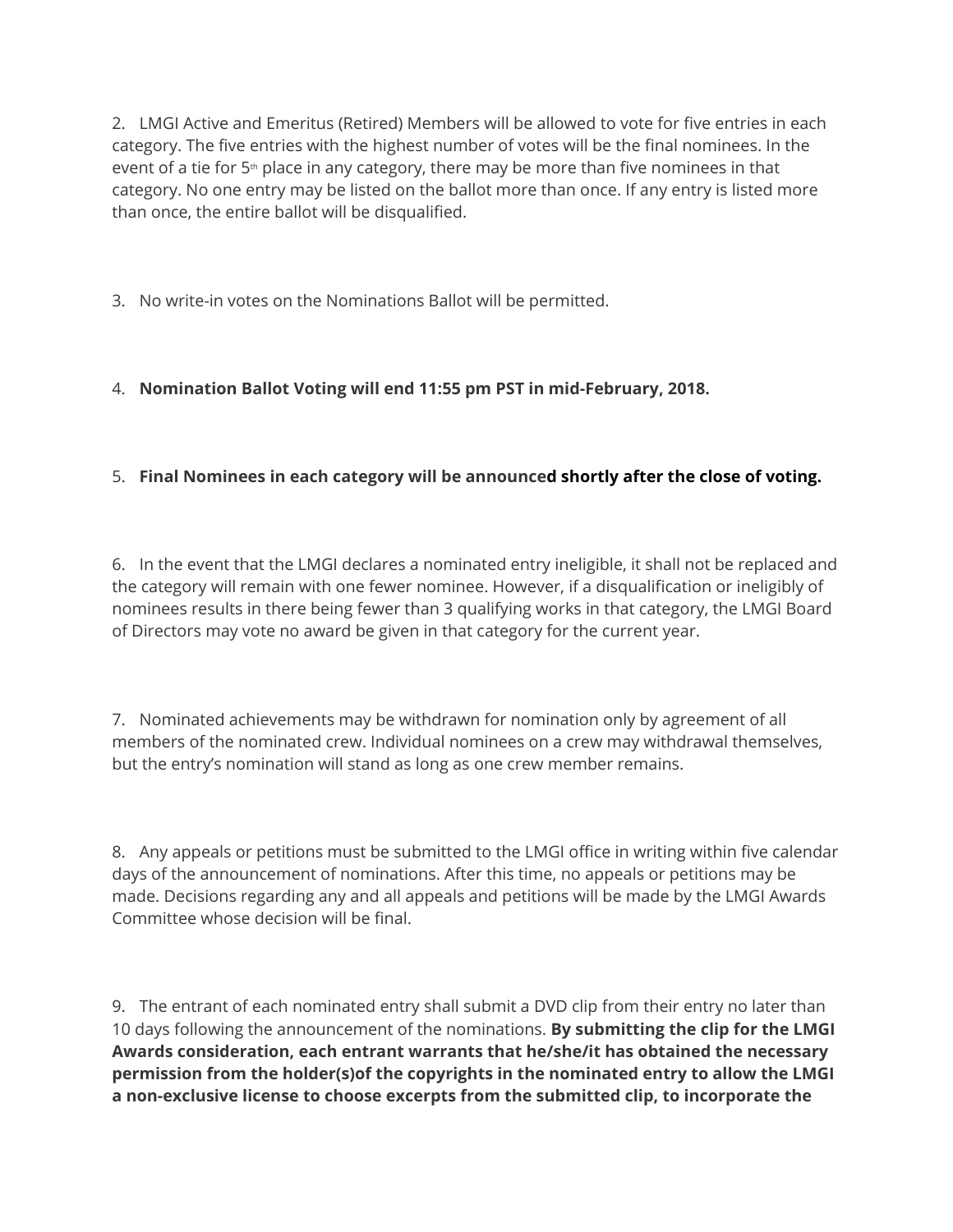**excerpts into the LMGI Awards presentation, and to exhibit the excerpts as part of the Awards presentation.** Each entrant shall indemnify the LMGI, and its officers, directors, agents, employees, and representatives, and hold each and all of them harmless of and from any and all loss, cost, damage, liability and expense, including attorneys' fees, with respect to any claim arising from the LMGI's use of the entrant's excerpts during the Awards presentation.

## **FINAL BALLOT – VOTING AND PROCEDURES**

1. **Final Ballots will be available for online voting to LMGI Active and Retired Members at the end of February, 2018.**

2. The Final Ballot will list all entries nominated in each category alphabetically.

3. LMGI Active and Retired Members will be allowed to vote for one entry in each category. The nominee in each category with the highest total number of votes shall be the winner. In the event of a tie for first place in the final balloting, awards will be given to more than one winner in the category.

# 4. **Final Ballot voting will end at 11:55 PM PST in mid-March, 2018.**

## **AWARDS**

The Fifth Annual LMGI Awards for Outstanding Locations will be presented at a ceremony to be held on a Saturday in April, 2018, location yet to be announced.